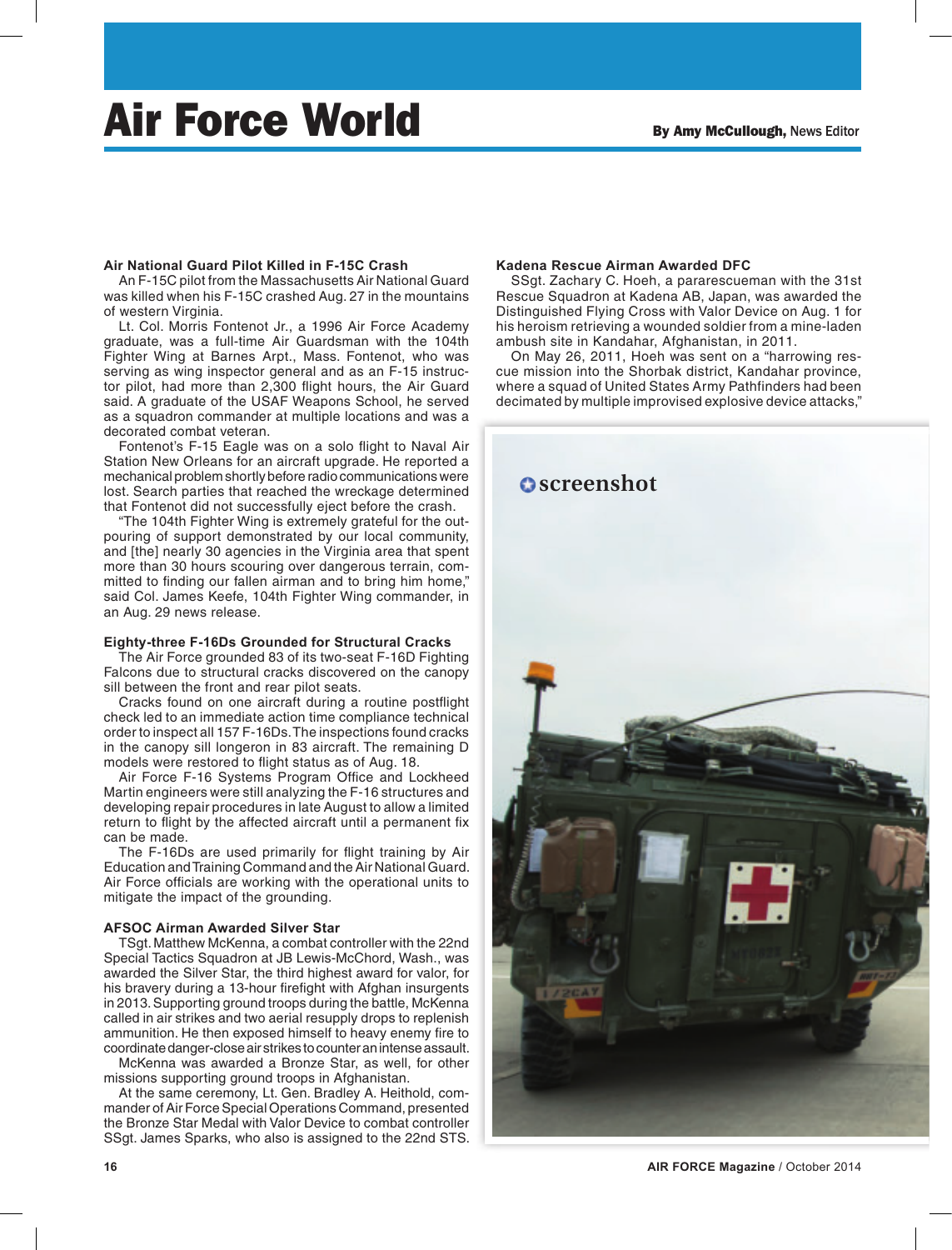reads his DFC citation. At the time, Hoeh was serving with the 46th Expeditionary Rescue Squadron.

Guardian Angels in the lead HH-60 successfully rescued two patients before the aircraft lost power, causing the helicopter to rapidly descend and "narrowly escape crashing to the desert floor." Hoeh "immediately volunteered" to recover the remaining casualty.

Surrounded by mines and explosives, he was hoisted down to the ambush site, secured the patient, and signaled for extraction in less than 15 seconds, according to the citation. Once onboard, Hoeh helped to evaluate and treat the soldier as the flight returned to Kandahar Airfield.

#### **Hyten Takes Charge of Space Command**

Gen. John E. Hyten became the 16th commander of Air Force Space Command, succeeding Gen. William L. Shelton, in an Aug. 15 ceremony at Peterson AFB, Colo.

Hyten, who had been AFSPC's vice commander since May 2012, received his fourth star prior to taking charge. He now oversees the Air Force's space and cyber forces, some 42,000 airmen and civilians worldwide.

Shelton is retiring from the Air Force after more than three-and-a-half years as AFSPC's leader and a career of 38 years in uniform.

### **First Female Bomb Wing Commander**

Col. Kristin E. Goodwin took command of the 2nd Bomb Wing at Barksdale AFB, La., on Aug. 1, becoming the first woman to command an Air Force bomber wing, according to an Air Force Global Strike Command news release.

Goodwin is a command pilot with nearly 2,900 hours in the EC-130 Compass Call, B-2 stealth bomber, and other aircraft. Goodwin, who previously served as vice commander of the 509th Bomb Wing at Whiteman AFB, Mo., is now responsible for providing B-52H Stratofortress aircraft, aircrew, and associated support personnel and resources to conduct global bomber taskings.

"Make no mistake, Kristin knows airpower. She has advocated long-range combat airpower in many circles. There is no doubt the B-52 will see the results of those efforts in coming years," said Maj. Gen. Scott A. Vander Hamm, 8th Air Force commander, during the ceremony.

### **09.04.2014**

*C-17 Globemaster IIIs are prepared to be loaded with 2nd Cavalry Regiment Stryker armored vehicles during Steadfast Javelin II at Ramstein AB, Germany. The NATO exercise took place across Estonia, Germany, Latvia, Lithuania, and Poland.*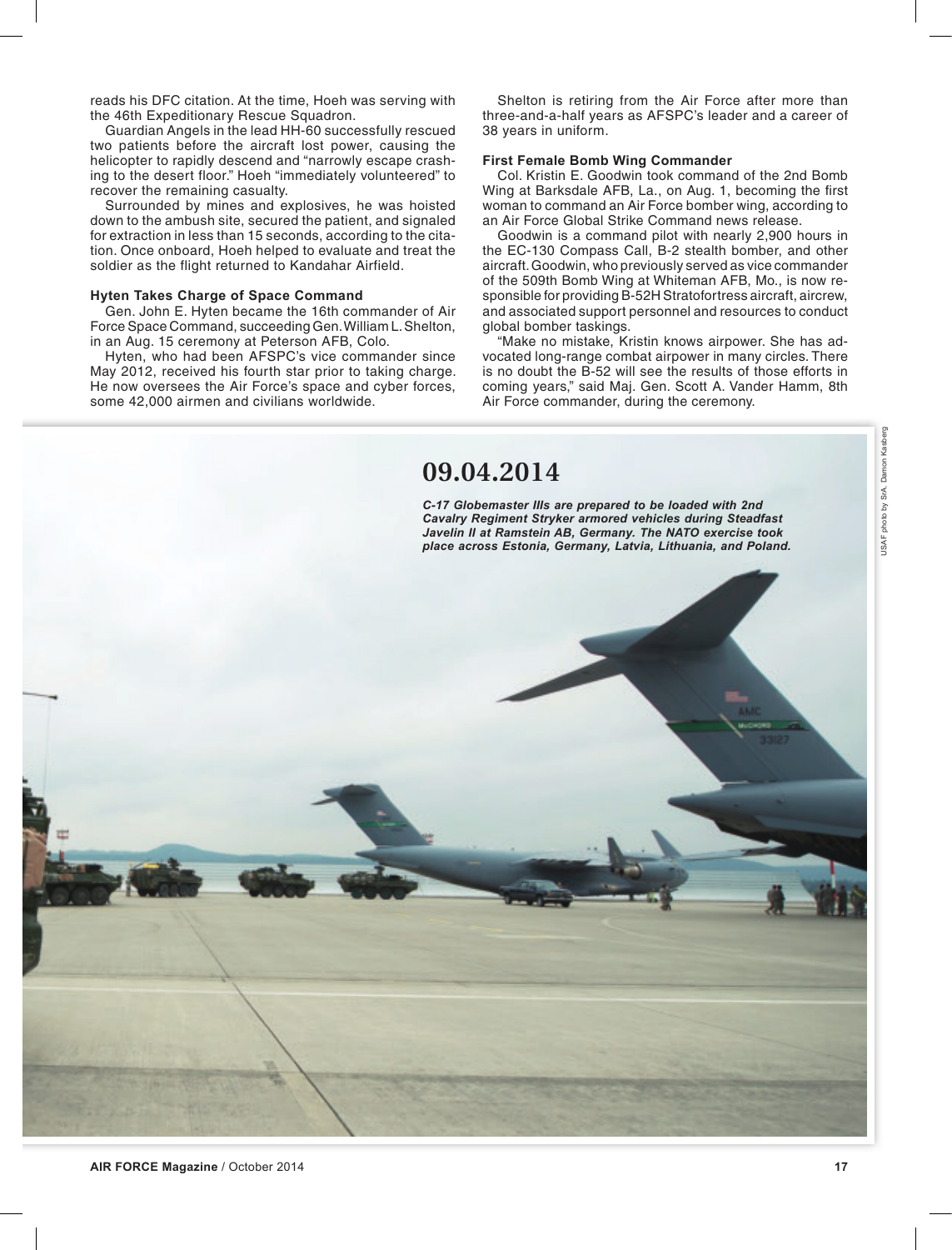### **Air Force World**



The command change came on the 20th anniversary of the 47-hour globe-circling flight by two 2nd BW B-52s that were the first ever to drop bombs—over Kuwait's Udairi Bomb Range—during a circumnavigation mission.

### **New Boss at 24th Air Force**

Maj. Gen. Burke E. "Ed" Wilson assumed command of 24th Air Force at JBSA-Lackland, Texas, during a July 31 change-of-command ceremony.

Wilson, who previously served as director of space operations in Washington, D.C., replaced Maj. Gen. James K. "Kevin" McLaughlin, who led the numbered air force since June 2013, according to a release. McLaughlin was promoted to lieutenant general and has become deputy commander of US Cyber Command at Fort Meade, Md.

The 24th Air Force is the Air Force's cyber unit.

### **Pease Named First KC-46A ANG Main Operating Base**

Pease Intl. Tradeport ANGS, N.H., will be the first Air National Guard-led main operating base for the KC-46A Pegasus, the Air Force announced Aug. 6.

Pease, which was named as the preferred alternative in May 2013, was selected as a main Guard operating base after officials analyzed operational considerations, installation attributes, economic, and environmental factors. It was chosen because of its highly successful Active Duty association, which would lead to a lower Active Duty manpower requirement, and its location in a region of high air refueling demand.

The KC-46A "remains one of our top acquisition priorities. Making a final basing decision is an important step in recapitalizing the tanker fleet," Air Force Secretary Deborah Lee James said.

The formal Pegasus training unit at Altus AFB, Okla., and the first Active Duty-led main operating base at McConnell

*You're Supposed to Zipper Merge: Airmen maneuver an*  **F-15 through traffic on a road near the City Hall in Warner** *Robins, Ga. The aircraft was loaned to the city by the Georgia Air National Guard to serve as a static display for a new veteran's memorial.*

AFB, Kan., will begin receiving aircraft in 2016, and the first KC-46As are scheduled to arrive at Pease beginning in Fiscal 2018.

### **Eielson Preferred for PACOM'S First F-35As**

The Air Force has selected Eielson AFB, Alaska, as the preferred alternative to host the first F-35A Lightning II squadrons in the Pacific area of responsibility, the service announced Aug. 7.

The air base, located near Fairbanks, was selected due to its ability to support the mission, economic factors, and environmental considerations, officials said in a press release.

## the Numbers

The number of airmen Air Force Global Strike **Command will add to its missile and bomber wings beginning this fall, in an effort to improve the culture and mission effectiveness of the nuclear force.**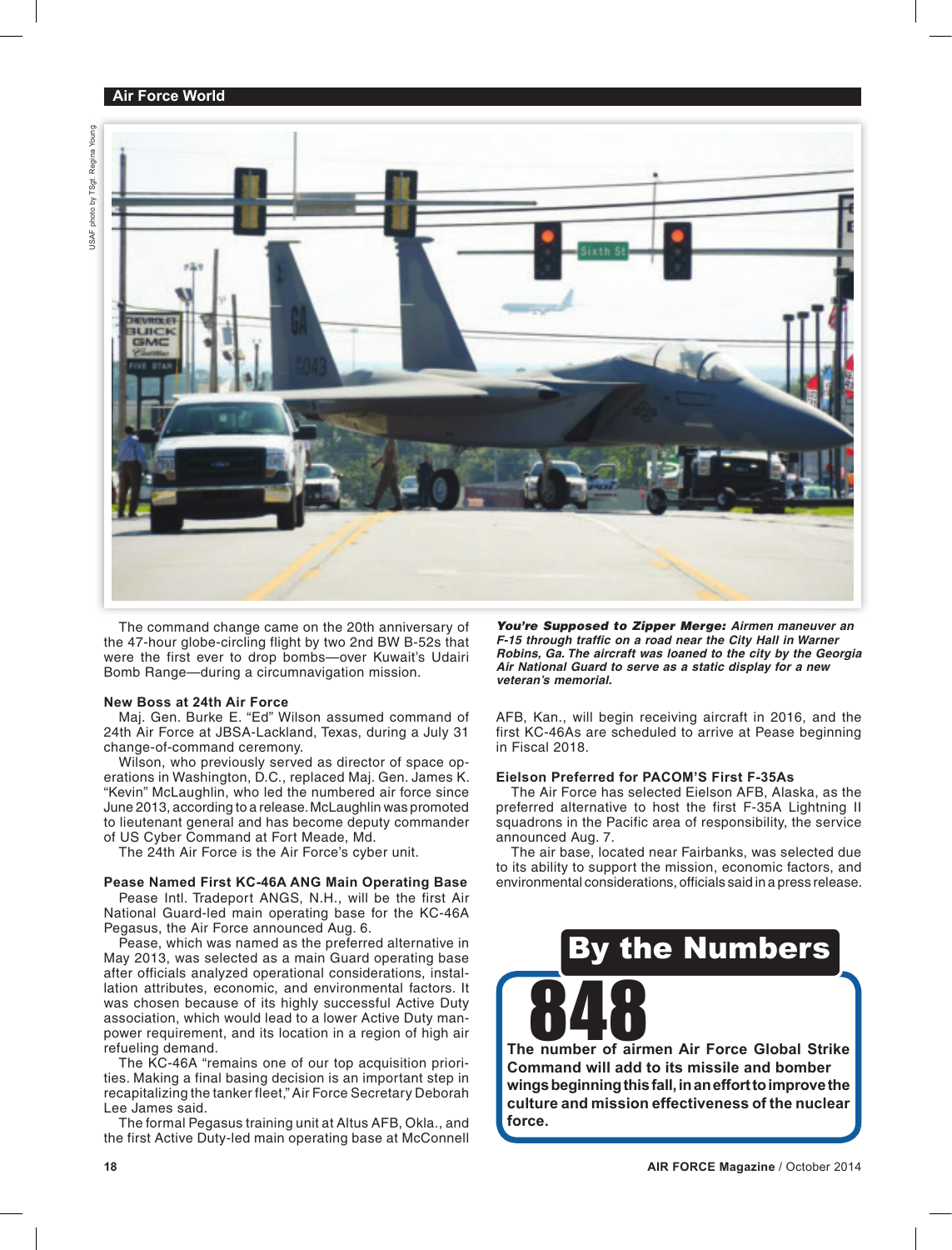"Basing the F-35s at Eielson will allow the Air Force the capability of using the Joint Pacific Alaska Range Complex for large force exercises using a multitude of ranges and maneuver airspace in Alaska," Air Force Secretary Deborah Lee James said. "This, combined with the largest airspace in the Air Force, ensures realistic combat training."

The F-35A basing decision will become final on successful completion of the required environmental impact assessment. The Air Force expects the first of 48 F-35As to begin arriving at Eielson in 2019. The service still must decide where to base the 18th Aggressor Squadron's F-16s, currently at Eielson.

### **Operations Group Formed for AFGSC Helicopters**

Air Force Global Strike Command formed a provisional helicopter operations group that will provide a more focused command chain for the three helicopter squadrons in 20th Air Force.

The operational group, established at F. E. Warren AFB, Wyo., will work to "identify, prioritize, and create the facility, personnel, communication, and process infrastructure required" to take control of the three squadrons at the end of its provisional period, said Col. Dave Smith, the helicopter operations group commander, in a July 31 news release.

The group was recommended by the Force Improvement Program, said Maj. Gen. Jack Weinstein, 20th Air Force commander.

*Look Out Below: Maj. Zensaku Munn relays drop clearance to an inbound C-130 over Shimoda bay, Japan, during the Shizuoka Comprehensive Disaster Drill, an exercise honing tactical air delivery of low-cost, low-altitude bundles containing disaster relief. US airmen and marines cooperated with Japanese military members in three disaster relief managment exercises in the region over a three-day period in August.*

### **Flight Restrictions on Test F-35As Eased**

The Pentagon in mid-August relaxed some flight restrictions on the test fleet of F-35 strike fighters following a June engine fire at Eglin AFB, Fla. Under the restrictions, the 20 test aircraft can fly six hours between mandatory engine inspections, instead of the three-hour limit still imposed on the 79 other Air Force, Navy and Marine Corps F-35s.

Program officials said the older F-35s are considered less likely to have the engine problem because they are already "broken in," and engineers think if the problem were to occur on those jet aircraft, it would have happened already.

Program Executive Officer Lt. Gen. Christopher C. Bogdan said Sept. 3 the natural "flex" of the mishap engine under high-G conditions caused fan blades to "rub" and "dig too deep" in the rubber-like seal around the power plant.

From 138 possible causes, "we've narrowed it down to four" and the root cause could be some combination of them all, Bogdan said.

Steps to address the issue are underway, including a "burn in" technique requiring two sorties per engine that could prevent the problem on other jets.

Bogdan expects a permanent fix in late October, but "I need 21 test airplanes" back to full capability "by the end of the month or else there will" be delays to the flight test program.

*—Otto Kreisher and John A. Tirpak*



USAF photo by Osakabe Yasuo

JSAF photo by Osakabe

Yasuo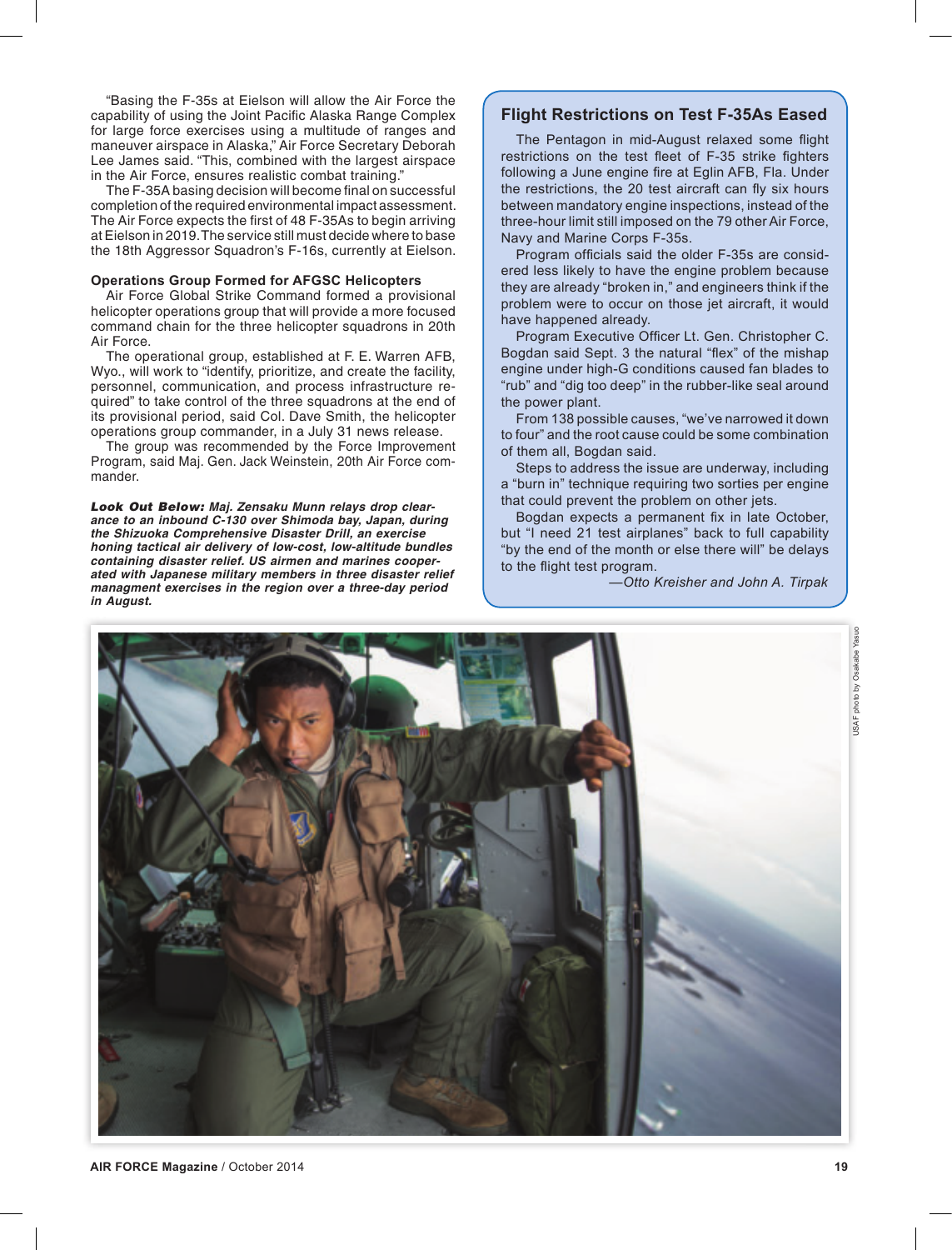### **Air Force World**

Sometime next year, the new group will assume control of the 37th, 40th, and 54th Helicopter Squadrons and a newly formed operations support squadron tailored for the three helicopter units.

### **Installation and Mission Support Center Activated**

The Air Force Installation and Mission Support Center was activated on Aug. 8 at its temporary headquarters at JB Andrews, Md.

Maj. Gen. Theresa C. Carter was named provisional commander of the center, which is intended to consolidate major command-level installation and mission support activities into a single location.

The center will also "become the parent organization for several existing field operating agencies," including "Air Force Security Forces Center, Air Force Civil Engineer Center, Air Force Installation Contracting Agency, the services directorate of the Air Force Personnel Center, and other FOAs," states the Aug. 7 press release.

The center was established in response to a 2013 Defense Department mandate to identify ways to reduce overhead and redundancies and consolidate staffs.

### **50 More Former ICBM Sites Destroyed Under New START**

The last of 50 deactivated Minuteman III intercontinental ballistic missile launch facilities once operated by the 564th Missile Squadron at Malmstrom AFB, Mont., was demolished Aug. 5, another step toward US compliance with the New Strategic Arms Reduction Treaty, signed with Russia in 2010.

Contractors used heavy equipment to bury the site's 110-ton launcher closure door and fill the launch tube with dirt, eliminating it as a usable missile launch silo.

The removal of the 564th ICBM sites now leaves the 341st Missile Wing with 150 Minuteman III missiles on alert. In addition, another 50 silos already were destroyed at F. E. Warren AFB, Wyo., leaving only three ICBM test silos at Vandenberg AFB, Calif., yet to be destroyed before the US meets the New START mandate.

The treaty, which became effective Feb. 5, 2011, limits both countries to 1,550 nuclear warheads deployed on 700 ICBMs, sea-launched ballistic missiles, and nuclearcapable bombers.

### **Aggressor Unit Inactivating**

Budget cuts and service "right-sizing" are claiming one of the Air Force's two Aggressor units based at Nellis AFB, Nev., according to Air Combat Command.

The 65th Aggressor Squadron, which flies 18 older model F-15Cs, stood down on Sept. 26. Six of the F-15s—painted to look like Russian-made Flankers—plus a spare airplane, as well as nine pilots and 90 maintainers, will temporarily transfer to Nellis' 64th Aggressor Squadron. The aircraft will later shift to other units or retire to the Air Force's aircraft "Boneyard." The F-15Cs not going to the 64th will be retired in September.

There was a Nellis ceremony to inactivate the unit in September. Asked if the move will affect the quality of Red Flag and other exercises at Nellis, ACC spokesman Capt. Andrew Schrag told *Air Force Magazine* on Aug. 11, "We are confident the quality of training … will remain world-class." Schrag said, "Details of future training presentations are being discussed and evaluated."

*Dusty Reapers: Airmen with the 451st Expeditionary Aircraft Maintenance Squadron pass by MQ-9 Reapers at Kandahar Airfi eld, Afghanistan, in August. The Reapers at Kandahar are launched, recovered, and maintained at the facility, in addition to being remotely operated by pilots in the US.*

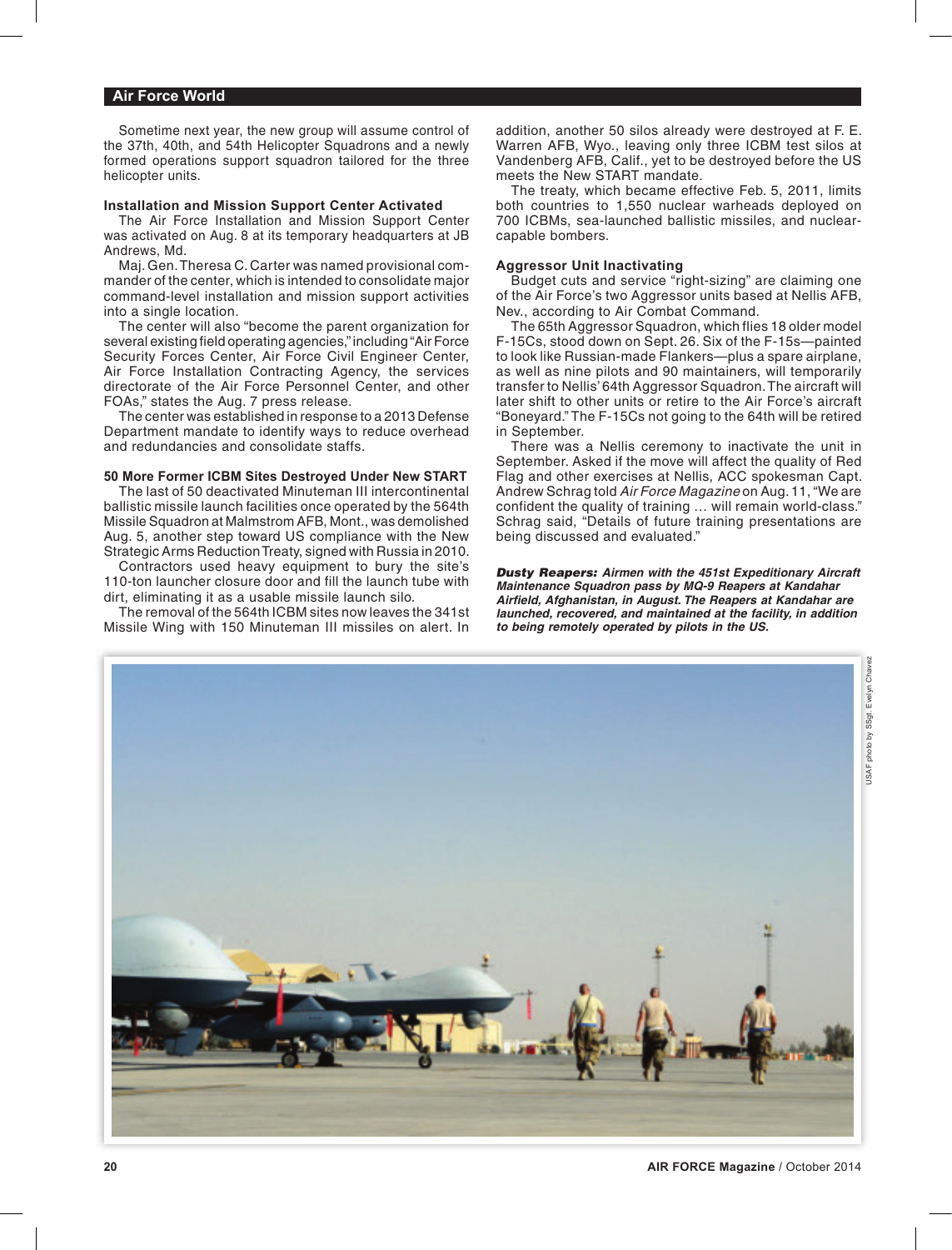### **The War on Terrorism**

### **Operation Enduring Freedom**

### **Casualties**

By Sept. 17, a total of 2,344 Americans had died in Operation Enduring Freedom. The total includes 2,341 troops and three Department of Defense civilians. Of these deaths, 1,835 were killed in action with the enemy while 508 died in noncombat incidents.

There have been 19,987 troops wounded in action during OEF.

### **US Army General Killed in Insider Attack in Kabul**

Army Maj. Gen. Harold J. Greene was killed Aug. 5 after a man believed to be a uniformed Afghan army soldier opened fire on coalition forces during a routine "site visit" at the Marshal Fahim National Defense University in Kabul, officials said. Greene was the highest-ranking service member to die in the wars in Iraq and Afghanistan.

"Our thoughts and prayers are with Maj. Gen. Harold J. Greene's family and the families of our soldiers who were injured today in the tragic events that took place in Afghanistan," said Army Chief of Staff Gen. Raymond T. Odierno Aug. 5, adding, "These soldiers were professionals, committed to the mission. It is their service and sacrifice that define us as an Army."

Pentagon spokesman Rear Adm. John Kirby said that despite measures put in place to mitigate insider attacks since 2012, Afghanistan is still at war and insider threats are "pernicious" and "difficult to always ascertain." The shooter was killed shortly after the attack.

A joint ISAF-Afghan investigation is underway.

### **Air Force EOD Presence Ending in Afghanistan**

The 466th EOD Operating Location Bravo Flight, the last Air Force explosive ordnance disposal unit operating in Afghanistan, completed its final mission Aug. 19.

Since its initial assignment to Afghanistan in 2004, the flight's airmen—more than 600 explosive ordnance disposal technicians—have completed 20 rotations of more than 10,000 missions.

The unit lost eight airmen during this time.

"Our impact [on] Operation Enduring Freedom has been huge," said Capt. Justin Shultz, the flight's executive officer. "Because of our abilities and technical expertise, I feel like we have become one of the frontline EOD units in Afghanistan," he said.

In addition to Kandahar Airfield, the flight operated from six forward bases. "Our unit responded to any explosive hazard on and off base, such as unexploded ordnances, improvised explosive devices, and post-blasts," said Shultz.

#### **Liberty Mission Coming to End in Afghanistan**

The 361st Expeditionary Reconnaissance Squadron at Kandahar Airfield, Afghanistan, is winding down for its return to the United States after four years of ISR missions in southern Afghanistan. The squadron flew more than 25,000 air tasking order sorties in the MC-12W Liberty, racking up 115,000 combat flight hours, according to a Kandahar news release.

"A lot of sacrifice and commitment has gone into this [mission]," said 361st ERS commander Lt. Col. James Mansard. The squadron "eliminated 450 insurgents, … provided overwatch for more than 50,000 friendly forces, and scanned [more than 8,000 miles] of roads supporting ground forces outside the wire," states the release.

NATO forces will remain at Kandahar to continue the mission.

#### **Campbell Takes Command of US, Coalition Troops**

Army Gen. John F. Campbell assumed command of NATO's International Security Assistance Force (ISAF) and US Forces in Afghanistan on Aug. 26, relieving Marine Gen. Joseph F. Dunford Jr., who held the joint command for 18 months.

Campbell will be the last ISAF commander as NATO will shift to an advise and assist mission with a sharply reduced force next year.

Campbell is starting his third tour in Afghanistan.

Dunford is slated to become the next Marine Corps Commandant in October, relieving Gen. James F. Amos.

### **AWACS Block 40/45 Upgrade Declared Operational**

Air Force E-3 AWACS aircraft equipped with new Block 40/45 hardware and software are ready for real-world operations, according to an Aug. 15 news release.

Air Combat Command chief Gen. Gilmary Michael Hostage III declared initial operational capability for the new E-3G Block 40/45 configuration on July 28.

"This modification represents the most significant upgrade in the 35-plus year history of the E-3 AWACS and greatly enhances our crew members' ability to execute the command and control mission while providing a building block for future upgrades," said Col. Jay R. Bickley, commander of the 552nd Air Control Wing at Tinker AFB, Okla.

The wing has taken delivery of six E-3Gs, two of which have deployed to support counterdrug operations, said Gordon Fitzgerald, the 552nd ACW's requirements director.

The entire AWACS fleet is scheduled to receive the Block 40/45 upgrade by Fiscal 2020, he said.

### **Space Command Seeks Info on New Rocket Engine**

Air Force Space Command has asked industry to provide information on a potential new booster propulsion and launch system for evolved expendable launch vehicle-class

spacelifts. USAF is seeking a domestic alternative to the Russian RD-180 engine to ensure continued access to space.

According to the request for information notice, the new domestic solution may be a near carbon copy with "similar performance characteristics to currently used engines," or it can consist of different configurations (such as a multiple engine configuration) that provide similar functionality. Use of completely different launch vehicles also is a possibility.

### **Moody Selected as Afghan A-29 Training Site**

The Air Force has selected Moody AFB, Ga., to be the US training location for the Afghan Air Force's A-29 pilots and maintainers.

The service recently completed the assessment of the environmental impact of establishing the mission at the Georgia base, clearing the way for the final basing decision, according to an Aug. 22 press release.

Over the next four years, Moody will be the site for 20 A-29s, 17 Air Force instructor pilots, 24 maintenance and support personnel, and 30 Afghan pilots and 90 maintainers. Training is expected to begin in February 2015.

The Air Force opted for Moody "because of the availability of the airfield, airspace, and suitable facilities," said